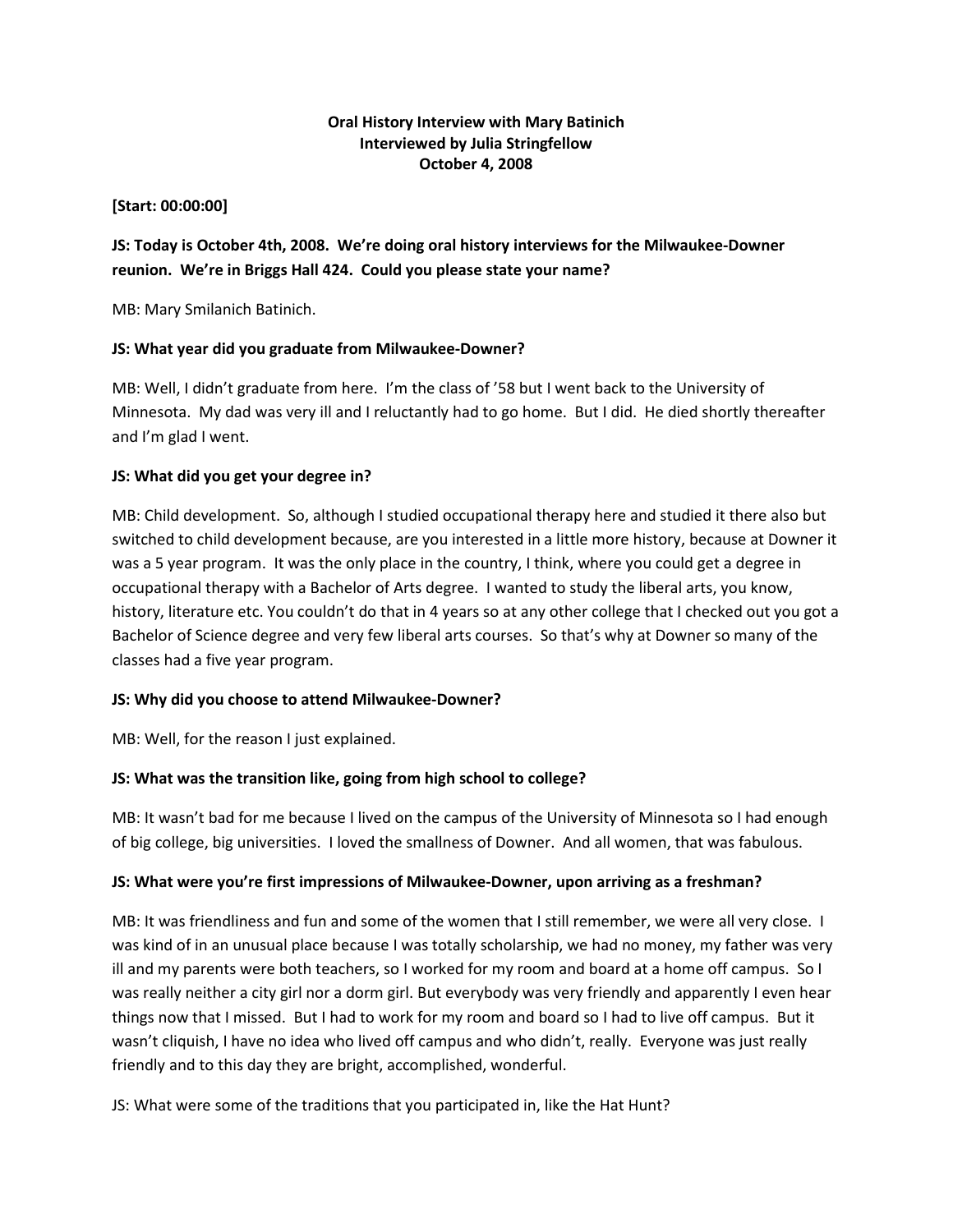MB: I did the Hat Hunt as much as I could, I had these responsibilities. I worked about 3 hours a night, so 15 hours and all day Saturday. So that would have been another 8 hours. So I worked 20-28 hours a week. So I really crammed everything into the daytime. There were times when I would walk back was 6 or 8 blocks. I participated in things at night. I was on the debate team and did a bunch of other stuff. I really loved the school, the setting was fabulous.

### **JS: In addition to the debate club, what were some of the other activities that you did?**

MB: Hat Hunt, I remember the Hat Hunt and golf, I played golf. I was just talking with Carol Holmes today about playing golf. I rowed a little bit, I crewed somewhat but I didn't have the time because I had to work all day Saturday. But I don't think I missed a whole lot. Lantern night, caroling was wonderful. One of the more interesting things I've been thinking about is what happened at Downer actually led to what I did the rest of my life. Students in occupational therapy, we had to do some training in Milwaukee Children's Hospital, as part of our curriculum. I was so impressed with that because my mother was a hospital teacher at Kinney Institute in Minneapolis, for the Minneapolis public schools. I worked a lot with handicapped kids and my own father was paralyzed on one side. Thus the OT interest. Back in Minnesota, I realized we didn't have a children's hospital and so I got very involved in helping build a children's hospital and ended up being on their board for 15 years. I was head of the association of about 1500 women when the hospital opened and we just celebrated our  $50<sup>th</sup>$  anniversary of the beginning of the association. So it had been started a couple of years before I joined. We raised virtually 8-10 million dollars before it was even open. That's why we were even allowed to have it and now it's a premier institution, Children's Hospital, it's one of the best in the country. So now I'm on the board of what's called Children's Surgery International and we do the medical missions to Peru, Ghana, Liberia, Mexico and I'll be going on my  $4<sup>th</sup>$  or  $5<sup>th</sup>$  and final one in January. But I'm on their board and I raise funds for them, then I do all the logistics down there, find the hospitals, get the patients. We do over 100 surgeries in a week, cleft lips, palates, facial, neurological type surgery. So it all kind of grew out of my Downer classes and the Children's Hospital experience here in Milwaukee.

## **[00:06:25]**

# **JS: Do you think that being in leadership roles at Milwaukee-Downer and, since there were no men on campus, the women did everything, do you think that prepared you for the leadership roles?**

MB: Absolutely! No question. I mean we could do anything and in fact we were encouraged to do anything and we had to do everything. There was no choice. In fact, Dr. Dart was my French professor and after Downer merged with Lawrence, she did tell me one day it just broke her heart when the same girls at Downer had to merge into Lawrence, she said the dynamics were so different at the time. Women are much more liberated now and women, young girls, I can see this with my granddaughters, they just don't put up with chauvinistic behavior. But Dr. Dart told me it was just heart-breaking to see those same girls at Downer leaving everything, coming here and just sitting like little Ms. Pitty-Pat with glasses and everything because you didn't want to appear either too butch or too aggressive or too anything. Downer girls were so different than the Lawrence girls, not that they all weren't beautiful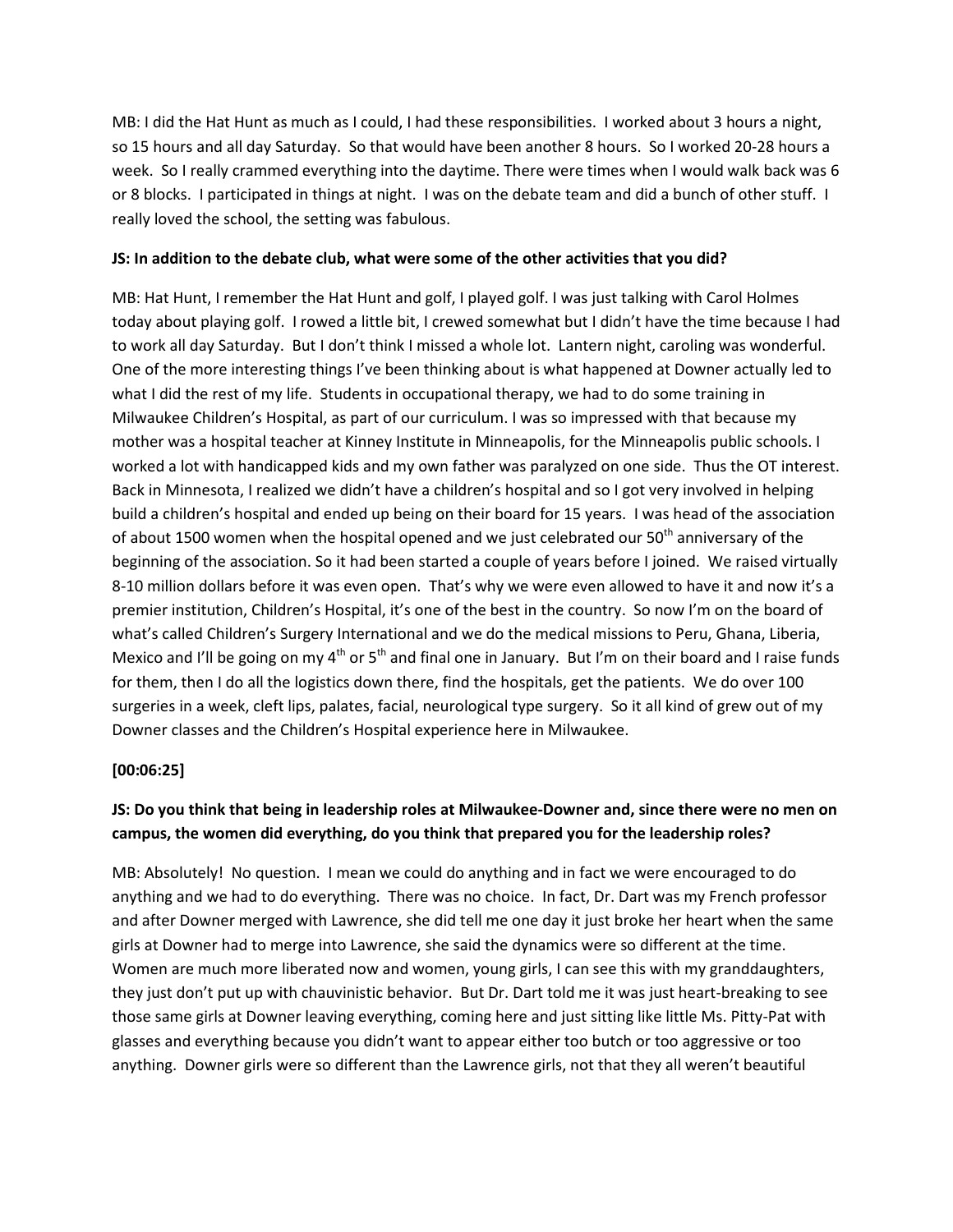young women in the '60s but she said that she couldn't believe it. So, I suppose that did happen a bit but I would hope that it came, sought its own level at some point.

# **JS: Speaking of Ms. Dart, who were some of the professors that really influenced you at Milwaukee-Downer?**

MB: You know, isn't it awful that I can't remember a lot of them. A wonderful art professor and I can't remember his name, I recognize his face. Isn't that funny? I have a very good memory but I sure can't remember his name. I had a wonderful speech teacher and I can't remember, isn't that terrible? I lost my chem test quite a while ago, I did a move, and I would love to go back and see, do a little research. But I sure remember Dr. Dart. The reason I remember Dr. Dart so well was because I was the only freshman at Downer who had not had two years of a foreign language. And I did very well in all my classes except French. I had never heard 'conjugate' ever and I remember that first day of class and I almost died. My mother's mother was French, so that helped but it was awful, excruciating experience. She was very patient but can you imagine going to college at that level, everything else I did very well in. I got an A in calculus and a D in French and my father said 'that's impossible.' Then I did better the second semester, thank god, but it was just awful. But everything else was fabulous. I just had a wonderful time. Certainly it prepared me to be intellectually curious the rest of my life.

### **JS: Were there mixers on campus where boys would come in from other Milwaukee schools?**

MB: Yeah, I remember Milwaukee School of Engineering and some Marquette boys. But I had a boyfriend in the army so I wasn't real interested in campus life. And I worked so hard that I would do whatever I had to do on campus and then walk home and got dinner ready and did the dishes and so forth. By the time I did all that it was late and dark and I didn't want to walk back. We had some things, though, we had teas. The head chaperone, I can't remember her name, she made us, she taught us how to get in and out of cars, as lady would do that. We had high teas. We had to wear gloves and we all had to wear skirts, no pants in class. She would say "You can always tell a Downer girl" compared to the girls next door and I'd think *don't be a snob*. She was but she tried to teach us nice manners and we all had to learn how to drink tea and entertain properly. That's held me in good stead around the world.

### **[00:11:29]**

### **JS: Well, living in Milwaukee, were there a lot of opportunities to go out and do activities in the city?**

MB: I didn't do a lot because, again, I lived off campus and worked, but I went to Serbian events with my uncle who was there. And I went to an Episcopal church, St. Mark's I think it was. The family I lived with, the doctor was a wonderful man, the mother was menopausal and a horrible crab. Two daughters still lived at home, the sons were at college, but the two daughters lived at home and one of the daughters, the younger one was just delightful. The older one was a hypochondriac. The mother would get mad at me because the younger daughter wanted to be with me more than her older sister. I would say "Look, I'm not doing anything other than being myself and I can't help if Margaret is always sick, if Margaret is always indulged and Charlotte prefers me. I'm trying very hard to walk this delicate line but don't blame me for problems in your family." I had to be real clear about that but the doctor, he was adorable. He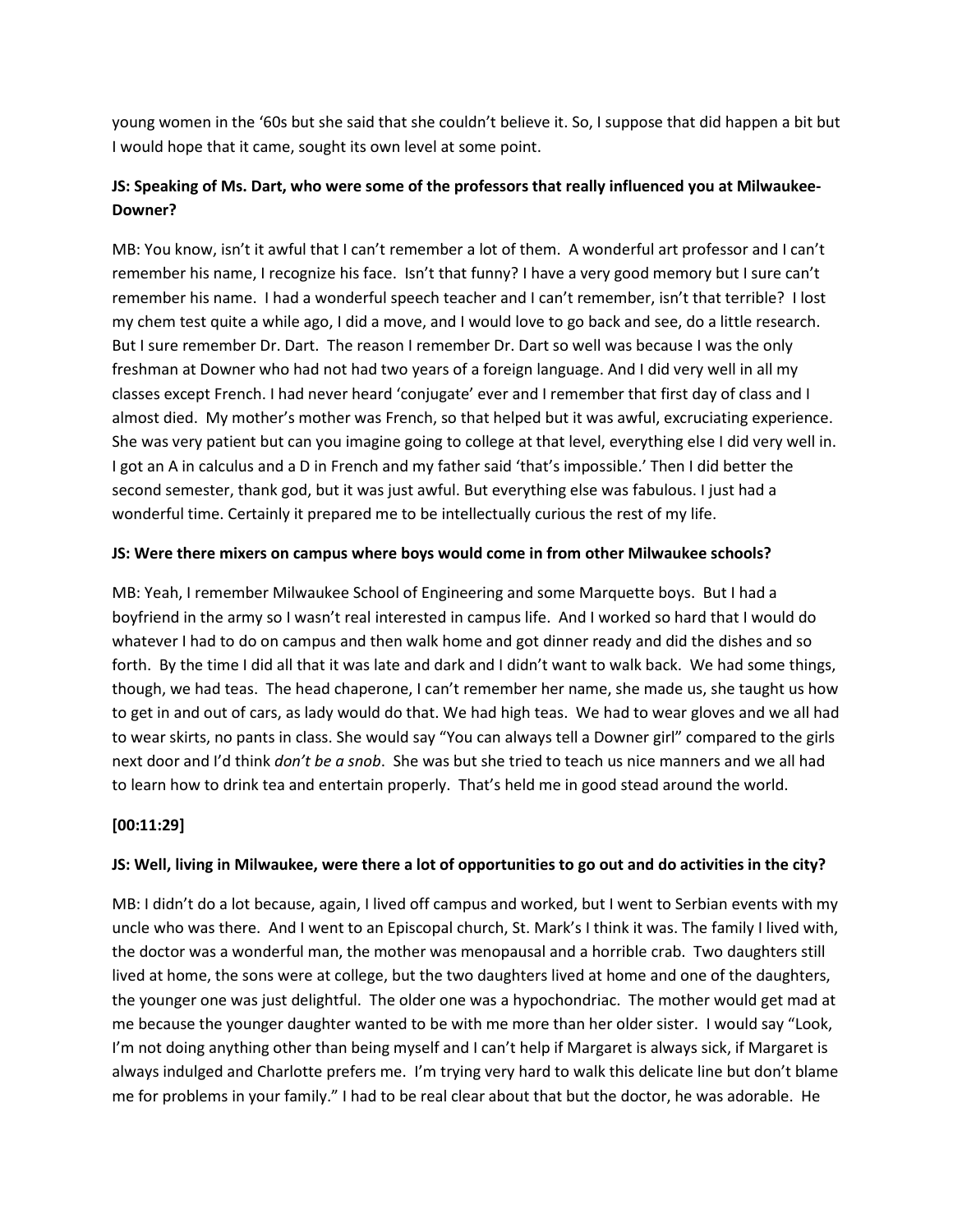was a Rhodes Scholar and he was the medical director of North American Mutual. Whenever there was a question about a word, he'd say "Let's see what the Oxford dictionary has to say." It was a typical old German family. Dad sat here and mom down there and the food was all prepared and he dished up the food and I'd clean up the dishes. I was part of the family, I was not treated as a maid, for sure. I was treated a bright young college student and they'd had other Downer girls there. One day I came home, right after New Year's, after Christmas break and he said "Well what did you hear today?" They were Congregationalist so he thought the Episcopal Church was rather fascinating. "What did you find out today in church?" "Well," I said "I found out that today was the feast of the epiphany." "What does that mean?" I tried to explain, "We shall look in the Oxford dictionary." He always had a twinkle in his eye, the words were always something between this and this and he would always say "Ah, here it is. Epiphany between Episcopal and epileptic." He would always tease me about being an Episcopalian, so between the hospital where I worked and the college where we had events and them and I would go see my uncle's family on Sunday, that was pretty busy.

#### **JS: Yeah, that was a full schedule.**

MB: But I still managed to play a little golf, little rowing, the Hat Hunt, that sort of thing.

# **JS: I was wondering if you could tell me something about the work you've done with oral history programs.**

MB: I've always been interested in history, my father was a history teacher and my mother, who just died this summer, was 100+. Mom wanted to do her memoirs and so she started writing and she had a series of Christmas letters from 1954 forward. They were called Yule logs and she collected them. But she wanted to do her history before then. She was after all a pioneer, her parents were homesteaders and she had total recall and had fine writing as a teacher, first an elementary teacher and then a primary teacher in the hospital. She started hand writing it and she would hire a series of students from the University of Minnesota to input into a computer and they would get disinterested or whatever. So finally, I was kind of, sort of computer literate (but not totally) and I kept losing things and didn't quite understand it all. I wouldn't save things, in those days nothing was saved automatically. She said, "I think I'm going to die before I get this done." I said, "Well, let me help." She would write and I would input it, and then I had a friend. I paid her to add a little sparkle and edit it but it is pretty much the way she wrote it. Then I had somebody else format it, and I'm a great picture-taker so I had many, many pictures from my archives and mom's and we added those. It's really quite a wonderful book. It's in the Library of Congress, Minnesota State Historical Society. So that was fascinating and then, Alex's Mary Ellen Batinich's book, my husband's late wife, that was fascinating. So now I'm just interested in getting Alex's story, his family's story done, and my family for that matter but I'm a lot younger than Alex.

### **[00:16:32]**

**JS: Well, we're almost out of time. I was going to ask, how did attending Downer, attending an allwomen's college prepare you for after graduation and benefit you throughout your life?**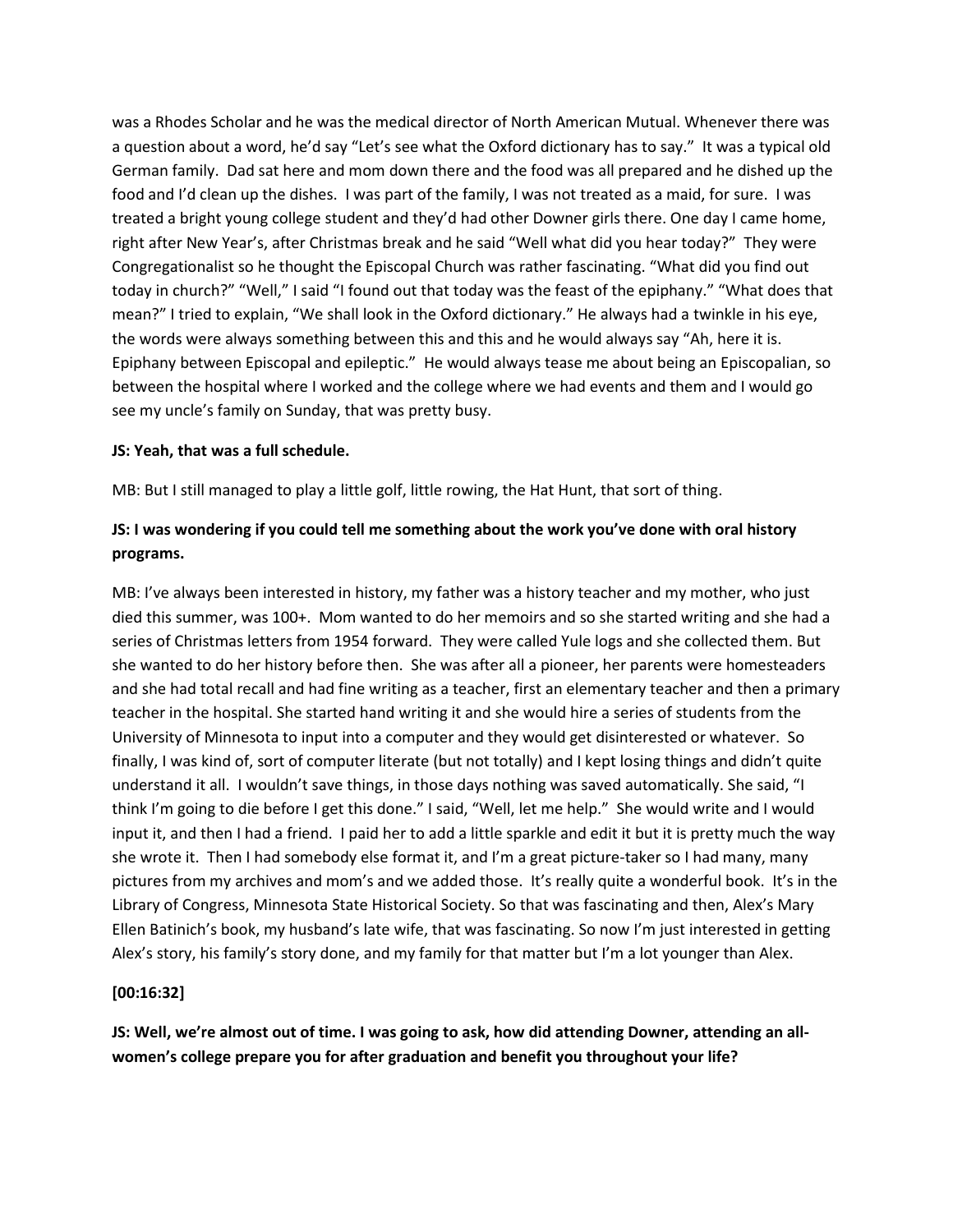MB: It's benefited me in many ways. It's given me, for one thing, I think it's always been in my favor, I'm probably a lot less diplomatic than I used to be as I get older. But at Downer we certainly, on the debate team and all the mulling over that you do in that tutorial process, it may be my personality but I just don't take a lot of nonsense from anybody. You really know your subject, you shoot from the hip but you also take no prisoners if necessary. That definitely has helped me in some of my volunteer work and business work. I just don't put up with any nonsense, never have. It has definitely made me a better parent, very much so. Do you have children?

### **JS: No, I don't.**

MB: Kids are desperate for rules and regulations and stick to it. I think that that's one of the things I got at Downer. Nurturing is you don't, there are ways to be pretty precise about things and still have a lot of room for compromise and mediation, but you don't back down. You can always learn and always compromise, but if you know something is not right, don't go along with it. I think it made me more decisive, clear on certain things. That leadership experience has served me well in heading other organizations. Much better organized as far as getting things done, doing it and making the plan and getting it done, that sort of thing has helped. Another thing which very much benefited us all was the small classes. That's why the Lawrence experience is so good. Did you go to Lawrence? No, you're from California.

## **JS: Yeah, I worked out in California. I went to UW Milwaukee.**

MB: Did you? See, that was our campus.

## **JS: Yes, it is a very beautiful campus.**

MB: So I've been thinking about that whole experience of living off campus and I don't think I lost a lot. I mean, it would have been fun to have that experience but, you know, I had that experience in camp and going away here and there and traveling. I've done nothing but travel since then. Because then I founded an educational travel company. For 30-some years I've taken tours all over the world. I know I've been to Israel 16 times and Europe probably 200, I would guess. Eight or tenth trip to Russia. I've been to Peru many times on these medical missions. I think that the other thing that it gave me was a real sense of self confidence. I used to be so nervous, speaking in front of a group that I would just… One time I was introducing a man, this was when I was in junior high or high school, my father was in the Red Cross during the war and I had to introduce a man who was with the Red Cross. We were showing the treasure chests we made during the Second World War that we sent to the Netherlands. We put in combs and brushes and toothpaste and whatever, wash clothes. I had to stand up in front of this auditorium full of people and show what was in it and I was so nervous that my hands started shaking and I could see behind me my hand against the purple drape, shaking. I tried to calm down when along came the man that I had to introduce who was the speaker and instead of introducing Max Karl, I introduced him as Karl Marx. So the speech class that I had at Downer didn't hurt either. It just gives you confidence, gives you self-confidence and I'm glad that I had that experience. I try to get my granddaughters to go to a women's college but there aren't that many anymore. There's St. Kate's and that's integrated with St. Thomas and you know. But there's still a wonderful feeling of being able to do